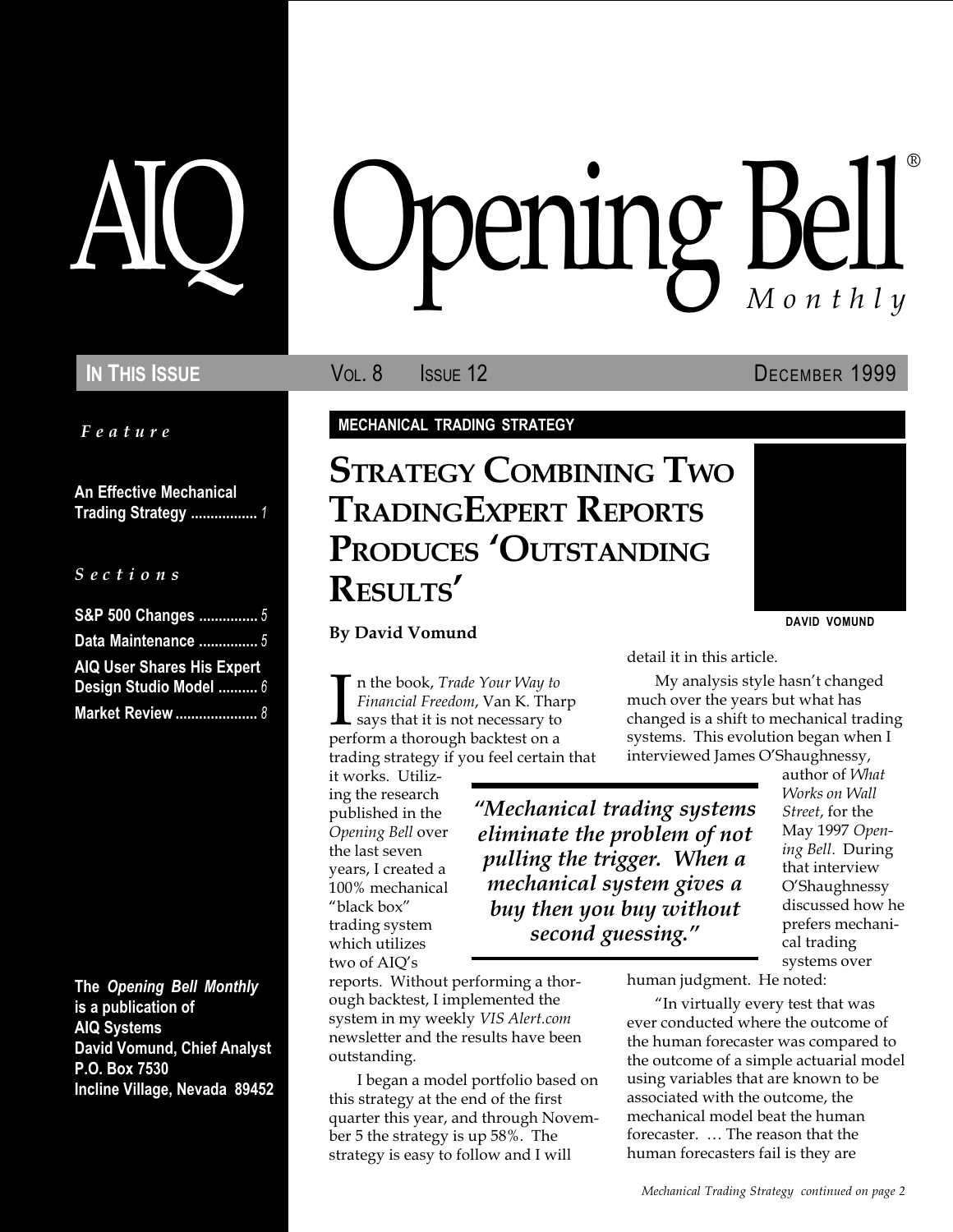## AIQ Opening Bell

#### MECHANICAL TRADING STRATEGY continued ...

inconsistent. One time they use a bit of information that is highly relevant and another time they ignore it based on either their whims or the prejudice of the moment. It happens all the time on Wall Street. Eighty percent of traditional money managers fail to beat the S&P 500 because they inconsistently and haphazardly make investment choices. Most money managers have a good strategy. The problem is they don't follow the strategy.

Here is an example of inconsistency in analysis without a mechanical system. If a semiconductor stock had an attractive pattern with good indicators, then I'd buy it. If another stock had the same pattern but was in a different group, I might avoid it.

A recent example is Adobe Systems (ADBE). I liked everything about it but couldn't get myself to buy it because it was a software stock. ADBE has since been one of the best performers. Mechanical trading systems eliminate the problem of not pulling the trigger. When a mechanical system gives a buy then you buy without second guessing.

The mechanical strategy used in my VIS Alert.com newsletter combines two trading strategies that we've discussed in previous Opening Bells. The first is AIQ's mechanical trading strategy that uses the Weighted

#### PLEASE SEND CORRESPONDENCE TO:

Opening Bell Monthly G.R. Barbor, Editor P.O. Box 7530 Incline Village, NV 89452

AIQ Opening Bell Monthly does not intend to make trading recommendations, nor do we publish, keep or claim any track records. It is designed as a serious tool to aid investors in their trading decisions through the use of AIQ software and an increased familiarity with technical indicators and trading strategies. AIQ reserves the right to use or edit submissions.

For subscription information, phone 1-800-332-2999 or 1-775-831-2999.

© 1992-1999, AIQ Systems



Action List report. With this strategy, you buy the top five stocks that appear on the Weighted Action List report when the AIQ market timing model gives a buy. The positions are sold when the market timing model switches to a sell. This strategy, which will be covered in detail in this newsletter early next year, has historically produced a 32% annual rate of return.

The second strategy uses the Relative Strength-Strong report. When AIQ registers a market timing buy signal you buy the top five stocks in the long-term section of the report and hold them until a sell signal is registered. We backtested this system in early 1997 and found a 32% annual rate of return.

We know that the Weighted Action List and the Relative Strength reports are effective in picking stocks that will outperform. For our model, 10 stocks makes us fully invested so five stocks are purchased using the Weighted Action List report and five stocks are purchased using the Relative Strength report.

Now the question is when to buy? For this model, we chose to not rely

on the AIQ market timing model but instead to stay fully invested and rotate between aggressive highgrowth stocks and more conservative stocks. To help with this asset allocation technique, we compare the Nasdaq 100 index (NDX) to an index of large-cap stocks. The Nasdaq 100 index is a very good index of high growth/high volume Nasdaq stocks. When growth is in favor, these stocks do extremely well.

To get a more conservative index, I created an industry group of the 100 largest cap S&P 500 stocks. This is not the same as the S&P 100 or the OEX. You can use AIQ's Fundamentals module to get a list of the largest S&P 500 stocks based on capitalization or you can call Standard & Poor's at 800-221-5277 and purchase the 1999 S&P 500 Directory. I update the group only once a year.

Figure 1 shows the Nasdaq 100 index along with my group of the 100 large-cap S&P 500 stocks. While they tend to move together, the strength of the advances or declines can differ. Notice in the last few months that the Nasdaq 100 failed to correct in October and hit new high ground in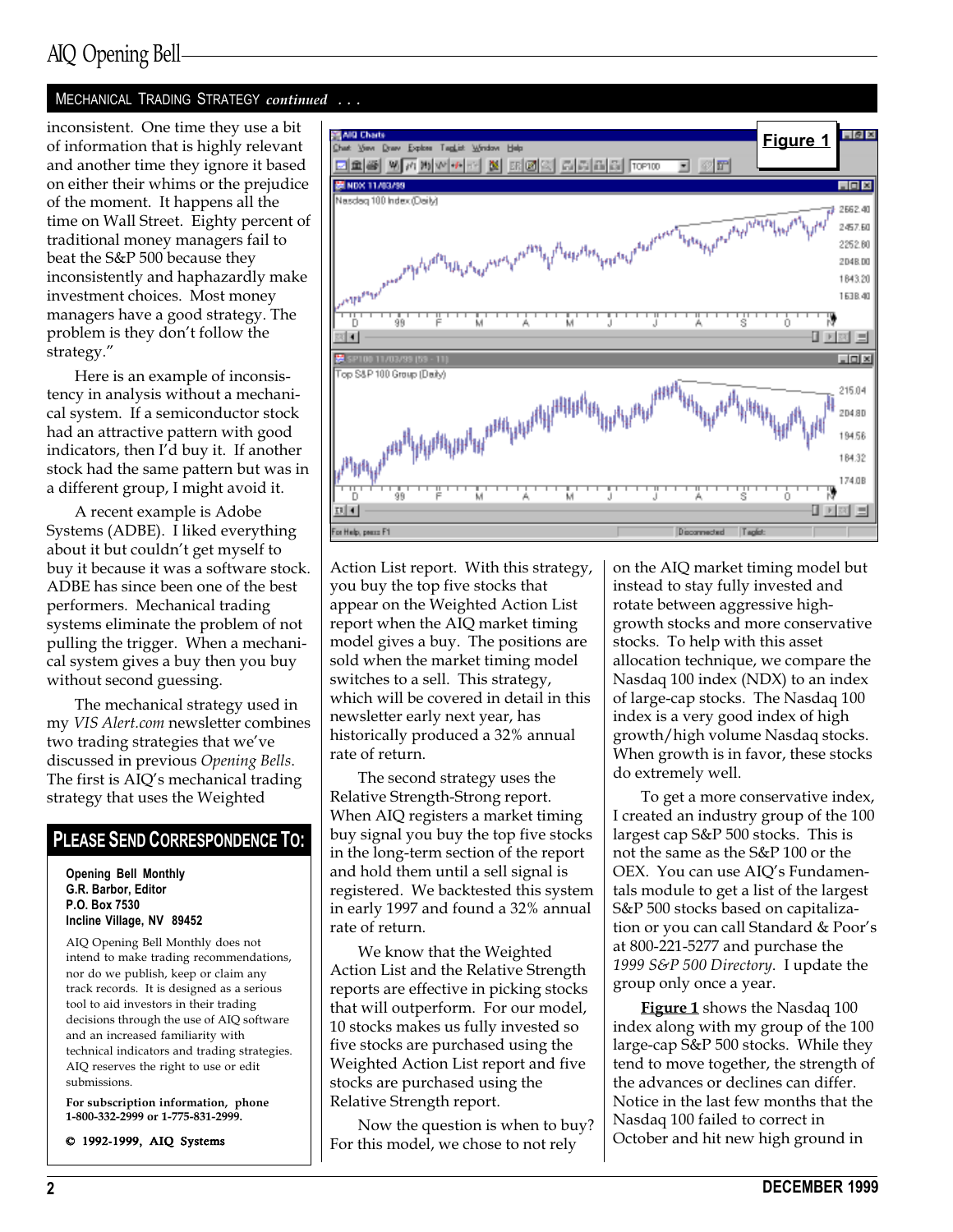#### MECHANICAL TRADING STRATEGY continued ...

the S&P 500 index. It experienced a large correction in October and then rallied to the middle of its trading range by November.

In **Figure 2** we plot the weekly RSMD indicator of the Nasdaq 100 index versus our large company stock index. When the RSMD increases in value, then the Nasdaq 100 is outperforming. When the RSMD indicator decreases in value, then the large-cap stocks are outperforming.

#### Our Strategy

To begin with, plot the weekly RSMD indicator of the Nasdaq 100 versus the large-cap stocks. When the RSMD indicator increases for two weeks, run the Weighted Action List report and the Relative Strength Strong-Long Term report on a list of the Nasdaq 100 stocks. Buy the top five stocks on each report.

If a stock is a buy on both reports, then buy it from the Weighted Action List report and move to the next stock on the Relative Strength report. Equal positions are purchased in each stock.

The portfolio is held until the RSMD indicator moves lower for two weeks, favoring the large company stocks. When that happens, run the Relative Strength report on a list of large company stocks. Purchase the top five. Run the Weighted Action List report on a current list of the S&P 500 stocks. Purchase the top five. Again, if a stock is on both lists buy it from the Weighted Action List and move to the next stock on the Relative Strength report.

A listing of the stocks in the Nasdaq 100 can be found at www.nasdaq.com. A direct link to the page can be found on the links section of my web page at www.visalert.com.

#### Why It Works

By either holding an entire portfolio of Nasdaq 100 stocks or a portfolio of S&P 500 stocks, the system rotates between a very



aggressive position and a more diversified large-cap position. In very bullish times, when growth stocks perform well, the Nasdaq 100 will outperform so the portfolio will be aggressively invested in Nasdaq 100 stocks. When the market environment gets shaky and growth stocks start to falter, relative strength will favor the more conservative large-cap stocks.

By using the Relative Strength report, we buy the stocks that are driving the index higher. The Weighted Action List report, on the other hand, tends to buy a more diverse set of stocks. Some of the Weighted Action List stocks are in uptrends while some are not. Combining the two reports adds diversification.

When we created the strategy we performed a quick backtest for 1998. The backtest showed an 80% gain.

#### 1999 Results

Table 1 shows the actual trades that were published in my VIS Alert.com newsletter. Note that this is an aggressive investment strategy. When Nasdaq 100 stocks are traded,

more often than not the gain or loss on each stock exceeds 20%. There are several cases where stocks are sold at a greater than 50% profit.

A unique element of this strategy is that there are no trailing stops leveled on the individual stocks. In a sense, there is a portfolio stop. If the portfolio does not go well, then it will rotate to the other group. That means there will be some big losses. For example, on the most recent holdings at the bottom of Table 1 we see VISX has a 30% loss. The other stocks are offsetting this loss so the portfolio is still held.

In Table 1 we see how the strategy keeps buying winning stocks but will knock out the losers. Every time the system rotated to Nasdaq 100 stocks, QCOM was purchased. That's because QCOM continued to perform well. Other stocks were not repurchased. For example, YHOO was not re-purchased because it lost its leadership role.

Users can apply trailing stops on the individual stocks if they wish (I didn't test results of using stops). The problem with applying trailing stops

Mechanial Trading Strategy continued on page 4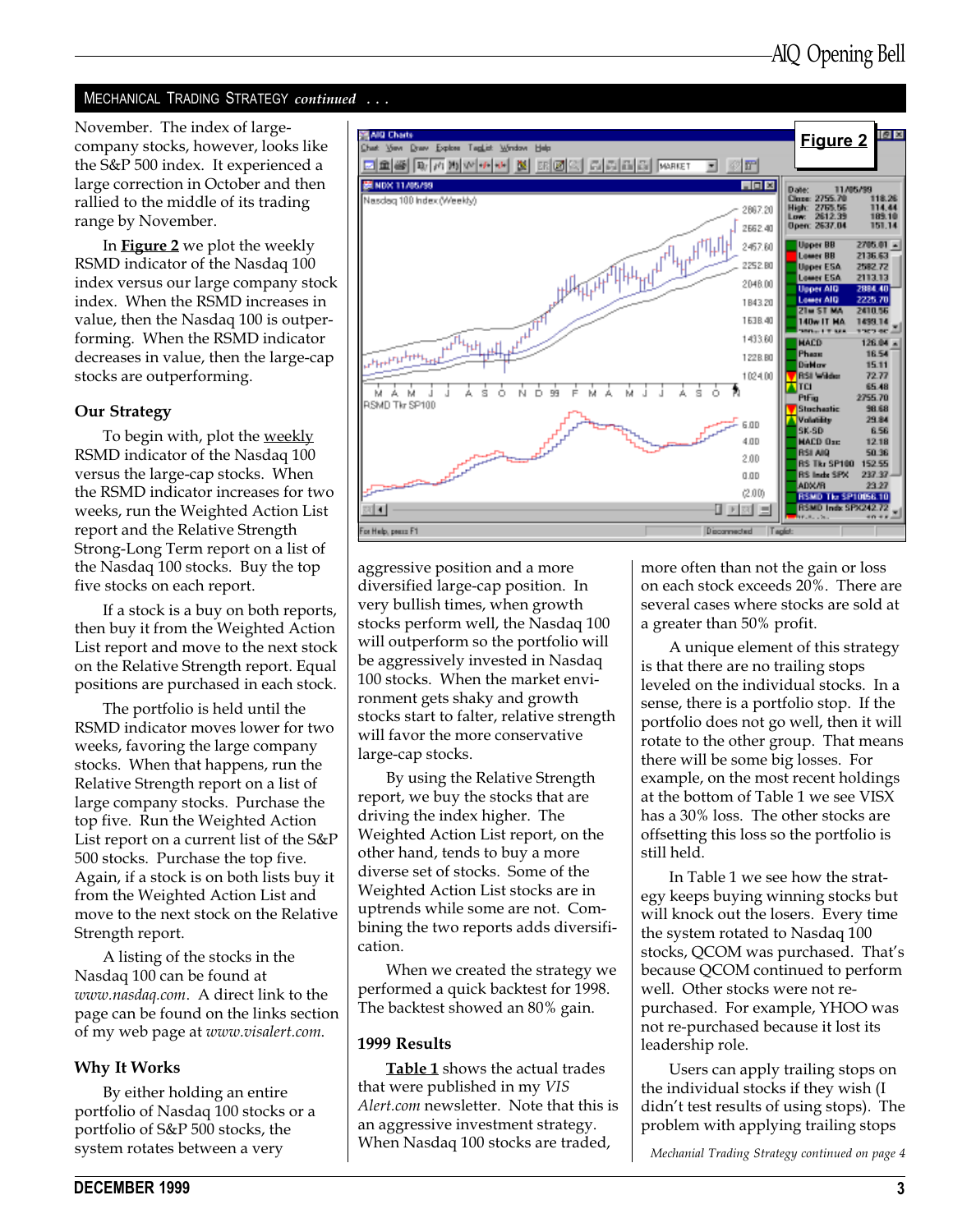#### MECHANICAL TRADING STRATEGY continued ...

is that you are locking in <br>weakness but not locking in Table 1 strength.

Note: When we began the strategy we ran both reports on the 100 large-cap stocks. There were several occasions when the Weighted Action List failed to have five stocks so we changed the strategy by running the Weighted Action List on all of the S&P 500 stocks when large-cap stocks are in favor.

#### Ways to Simplify the Strategy

This is a very simple strategy to follow, but it does have one complex element. The only complex element is creating and running reports on the 100 large-cap stocks. This step is not essential. You could use the S&P 500 instead of the 100 large-cap stocks. That means you plot the Nasdaq 100 index and use the RSMD SPX indicator to see whether the portfolio should be in Nasdaq 100 or in S&P 500 stocks.

My large-cap group index is nearly identical to the S&P 500 index so the rotation is generally the same. When the S&P 500 is in favor, then the Relative Strength and Weighted Action List reports are run on the S&P 500 list.

#### Ways to Improve the **Strategy**

The strategy rotates between the Nasdaq 100, an aggressive list of stocks, and the S&P 500, a more conservative list of stocks. An additional list of stocks can be created consisting of high-yielding conservative stocks. The result would be that in a very bearish environment the portfolio will rotate to a list of very conservative stocks that generally

| <b>Trade Period 1</b> |  |  |
|-----------------------|--|--|
| 03/29/99 to 05/03/99  |  |  |
|                       |  |  |

|             | Buy    | Sell   | Gain     |
|-------------|--------|--------|----------|
| <b>AMFM</b> | 46.94  | 54.88  | 16.91    |
| <b>EFII</b> | 42.38  | 47.31  | 11.65    |
| <b>QCOM</b> | 116.25 | 200.00 | 72.04    |
| <b>STEI</b> | 14.94  | 19.88  | 33.05    |
| <b>USAI</b> | 37.69  | 37.38  | $-0.83$  |
| <b>AMZN</b> | 150.00 | 172.06 | 14.71    |
| <b>ATHM</b> | 160.72 | 143.94 | $-10.44$ |
| CMGI        | 185.13 | 254.50 | 37.47    |
| <b>IMNX</b> | 90.50  | 95.50  | 5.52     |
| YHOO        | 177.00 | 174.69 | $-1.31$  |
|             |        |        |          |

#### Trade Period 2

05/03/99 to 06/30/99

|            | Buy    | Sell   | Gain    |
|------------|--------|--------|---------|
| MOB        | 104.13 | 98.06  | $-5.82$ |
| UMG        | 81.00  | 75.25  | $-7.10$ |
| <b>ALD</b> | 58.63  | 63.50  | 8.32    |
| <b>DOW</b> | 131.19 | 128.50 | $-2.05$ |
| CSCO       | 56.88  | 62.38  | 9.67    |
| <b>IBM</b> | 104.00 | 124.81 | 20.01   |
|            |        |        |         |

#### Trade Period 3

06/30/99 to 08/09/99

|             | Buy    | Sell   | Gain     |
|-------------|--------|--------|----------|
| AMZN        | 116.50 | 91.50  | $-21.46$ |
| <b>AAPL</b> | 45.69  | 54.34  | 18.95    |
| AFM         | 54.13  | 48.00  | $-11.32$ |
| <b>CATP</b> | 17.44  | 16.00  | $-8.24$  |
| MLHR        | 21.31  | 25.63  | 20.27    |
| <b>CMGI</b> | 113.50 | 78.81  | $-30.56$ |
| <b>CNET</b> | 54.63  | 32.63  | $-40.27$ |
| <b>QCOM</b> | 136.06 | 148.75 | 9.32     |
| <b>VISX</b> | 83.81  | 90.38  | 7.83     |
| LCOS        | 45.94  | 34.75  | $-24.35$ |
|             |        |        |          |

#### 1999 Trades

## Trade Period 4

08/09/99 to 09/07/99

|             | Buy    | Sell   | Gain    |
|-------------|--------|--------|---------|
| <b>CSCO</b> | 63.13  | 71.00  | 12.48   |
| <b>HWP</b>  | 111.50 | 109.59 | $-1.71$ |
| <b>IBM</b>  | 123.63 | 128.84 | 4.22    |
| <b>MOT</b>  | 88.38  | 95.13  | 7.64    |
| ORCL        | 36.44  | 41.50  | 13.89   |
| <b>CBS</b>  | 47.13  | 49.00  | 3.98    |
| <b>TX</b>   | 63.25  | 64.63  | 2.17    |
| <b>SLE</b>  | 22.31  | 24.31  | 8.96    |

#### Trade Period 5

09/07/99 to 11/05/99

|      | Buy    | Sell*  | Gain     |
|------|--------|--------|----------|
| ALTR | 50.00  | 57.50  | 15.00    |
| CMGI | 85.25  | 105.00 | 23.17    |
| LCOS | 44.13  | 57.31  | 29.89    |
| SEBL | 75.13  | 128.25 | 70.72    |
| VISX | 94.31  | 67.00  | $-28.96$ |
| ATML | 38.38  | 42.94  | 11.89    |
| CNXT | 38.31  | 49.50  | 29.20    |
| JDSU | 113.75 | 197.00 | 73.19    |
| QCOM | 163.50 | 294.38 | 80.05    |
| XLNX | 74.69  | 88.19  | 18.08    |

\* Price on 11/05/99

1999 Return = 58.53% (through 11/05/99)

Past performance does not guarantee future results

hold up well in bad markets.

An additional method of improving the strategy utilizes a chart of your portfolio. Instead of comparing the Nasdaq 100 to an index of largecompany stocks, you compare an index of your portfolio versus one of the indexes. For example, if the

portfolio is holding large-cap stocks, then you compare the relative strength of an index of your portfolio to the Nasdaq 100 in order to identify when to switch the portfolio.

Conversely, if you are holding a portfolio of Nasdaq 100 stocks, then you look at the relative strength of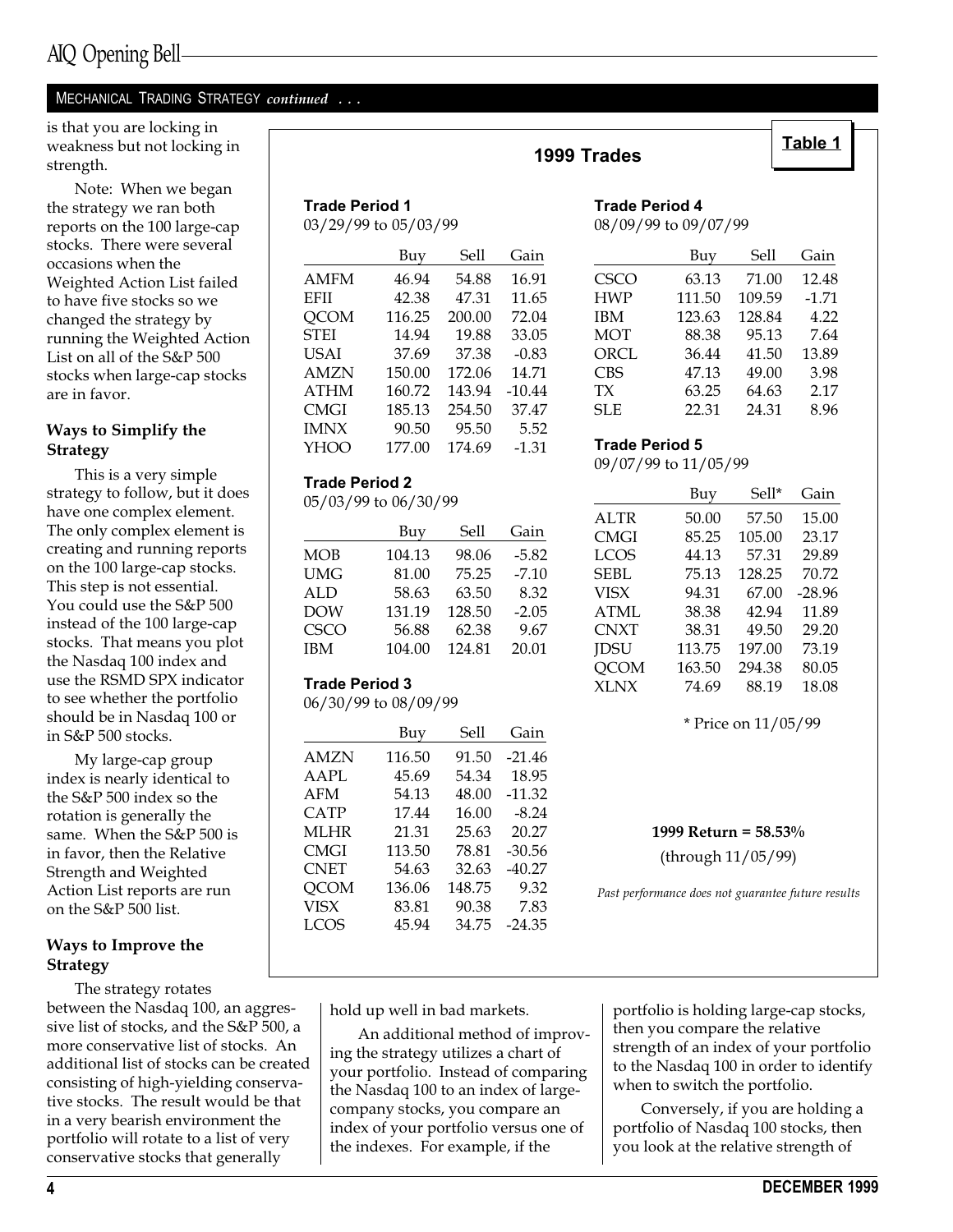#### MECHANICAL TRADING STRATEGY continued ...

your portfolio compared to an index of large-company stocks in order to determine when to switch the portfolio.

#### Market Timing

When I created the portfolio it was meant to be fully invested. Several people expressed an interest in incorporating market timing. In August, I began following the strategy using market timing. That is, the portfolio is only invested when AIQ is on a confirmed market timing buy signal and goes to cash when the timing model switches to a confirmed sell signal. This lowers the risk of the portfolio but also increases turnover.

For the period August 1 to

November 5, the portfolio using market timing is up 25%.

#### Wrap Up

Because this mechanical trading strategy has several variables, it is not easy to duplicate my actual trades. Duplicating the trades in this article isn't the goal. Rather, the purpose of this article is to offer an effective high-growth strategy.

A sound strategy will work even if the stocks purchased differ somewhat from one user to another.  $\blacksquare$ 

For a free sample of David Vomund's weekly investment newsletter, VISAlert, go to www.visalert.com or call (775) 831-1544.

### S&P 500 Changes

Tenneco Packaging (PTV) replaces Tenneco Inc. (TEN). PTV is added to the Containers & Packaging-Paper (CONTAINP) group.

Quintiles Transnational (QTRN) replaces King World Productions (KWP). QTRN is added to the Health Care-Specialized Services (HEALTHSS) group.

Teradyne Inc. (TER) replaces Case Corp. (CSE). TER is added to the Equipment-Semiconductor (EQUIPSEM) group.

#### STOCK DATA MAINTENANCE

The following table shows past and future stock splits and large dividends:

| <b>Stock</b>                 | Ticker      |     | Split/Div. Approx. Date | <b>Stock</b>           |             |     | Ticker Split/Div. Approx. Date |
|------------------------------|-------------|-----|-------------------------|------------------------|-------------|-----|--------------------------------|
| T-HQ Inc.                    | THOI        | 3:2 | 12/02/99                | Dataram Corp.          | <b>DTM</b>  | 3:2 | 12/16/99                       |
| Wild Oats Markets Inc.       | <b>OATS</b> | 3:2 | 12/02/99                | BancWest Corp.         | <b>BWE</b>  | 2:1 | 12/16/99                       |
| Vignette Corp.               | <b>VIGN</b> | 2:1 | 12/02/99                | Emulex Corp.           | EMLX        | 2:1 | 12/16/99                       |
| Tweeter Home Ent.            | TWTR        | 2:1 | 12/03/99                | Three-Five Systems     | <b>TFS</b>  | 4:3 | 12/20/99                       |
| Brocade Comm. Systems        | <b>BRCD</b> | 2:1 | 12/03/99                | Ariba Inc.             | ARBA        | 2:1 | 12/20/99                       |
| Scient Corp.                 | <b>SCNT</b> | 2:1 | 12/06/99                | Atmel Corp.            | ATML        | 2:1 | 12/20/99                       |
| VeriSign Inc.                | VRSN        | 2:1 | 12/07/99                | <b>Bea Systems</b>     | <b>BEAS</b> | 2:1 | 12/20/99                       |
| Sun Microsystems             | <b>SUNW</b> | 2:1 | 12/08/99                | Idec Pharm.            | <b>IDPH</b> | 2:1 | 12/21/99                       |
| Sel-Leb Marketing            | <b>SELB</b> | 2:1 | 12/08/99                | Network Appliance Inc. | <b>NTAP</b> | 2:1 | 12/21/99                       |
| Allergan Inc.                | AGN         | 2:1 | 12/10/99                | Maxim Integrated       | <b>MXIM</b> | 2:1 | 12/22/99                       |
| Northern Trust               | <b>NTRS</b> | 2:1 | 12/10/99                | Project Software       | <b>PSDI</b> | 2:1 | 12/23/99                       |
| Golden West Financial        | <b>GDW</b>  | 3:1 | 12/13/99                | Xilinx Inc.            | <b>XLNX</b> | 2:1 | 12/28/99                       |
| <b>Exodus Communications</b> | <b>EXDS</b> | 2:1 | 12/15/99                | Home Depot             | HD          | 3:2 | 12/31/99                       |
| Saga Communications          | SGA         | 5:4 | 12/16/99                | MCI Worldcom Inc.      | <b>WCOM</b> | 3:2 | 12/31/99                       |

#### Name/Ticker Changes:

Cincinnati Bell (CSN) to Broad Wing Inc. (BRW) EG&G Inc. (EGG) to Perkinelmer Inc. (PKI) Healtheon Corp. (HLTH) to Healtheon/WQebMD Corp. (HLTH) New Holland N.V. (NH) to CNH Global N.V. (CNH) Scandinavia Co. (SCF) to Xcelera.com Inc. (XLA)

#### Trading Suspended:

Asarco Inc. (AR), Case Corp (CSE), Chartwell Re Corp. (CWL), CNB Bancshares Inc. (BNK), Cold Metal Products, Inc. (CLQ), Edify Corp. (EDFY), Infoseek Corp. (SEEK), King World Productions (KWP), Knoll Inc. (KNL), Maxxim Medical Inc. (MAM), Neilsen Media Research Inc. (NMR), Net Gravity Inc. (NETG), Nord Resources (NRD), Orion Capital Corp. (OC), Sonat Inc. (SNT), Standard Products (SPD), Superior Services (SUPR), Trinet Corp Realty Trust (TRI), Western Bancorp (WEBC), Xomed Surgical Products (XOMD)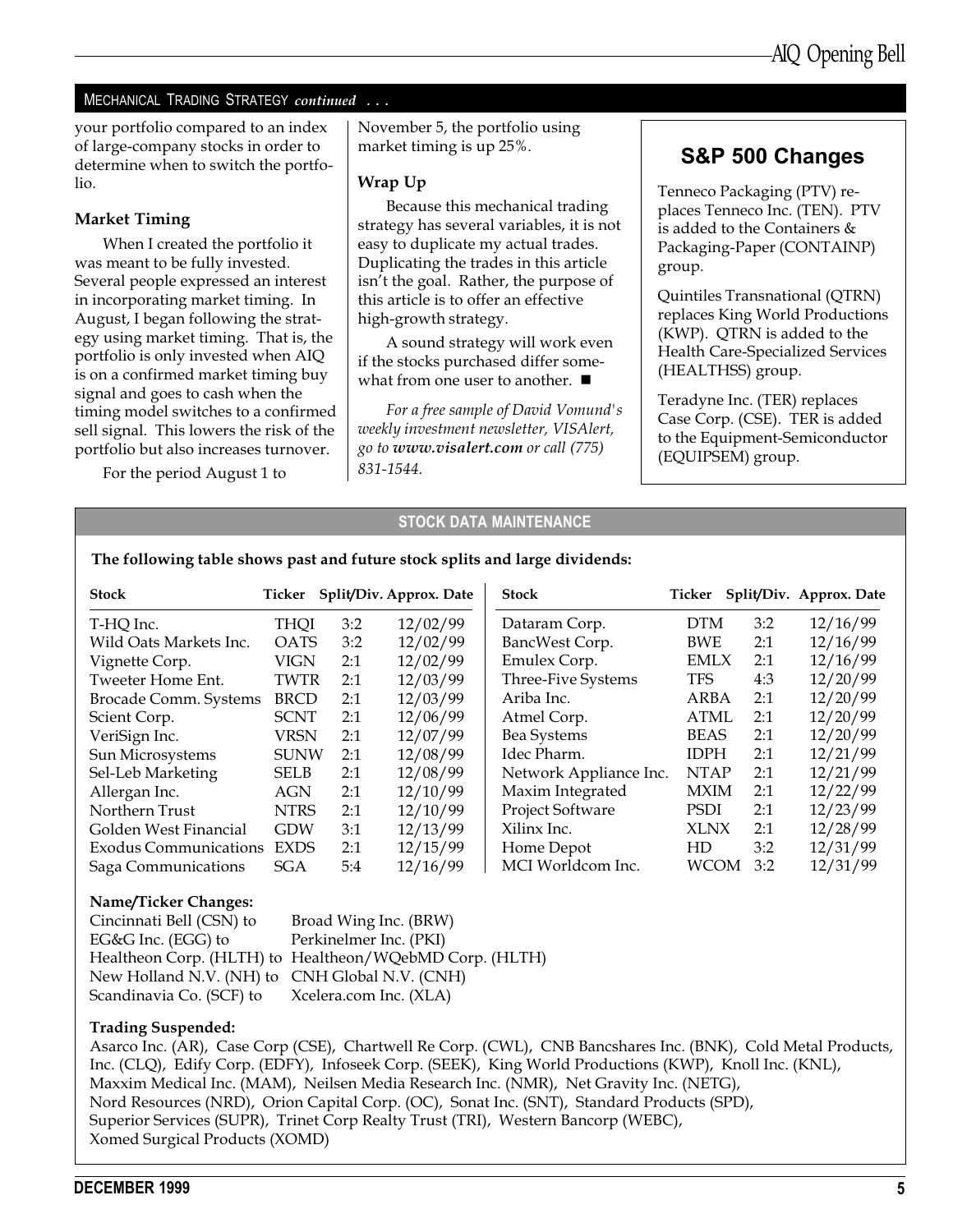#### INTERVIEW

# AIQ USER WESLEY NEVELS SHARES EXPERT DESIGN STUDIO MODEL

#### By David Vomund

**B** y profession, Wesley Nevels is an<br>he airline pilot. When he is at home<br>trade stocks. In our interview he shares airline pilot. When he is at home, he uses TradingExpert to actively trade stocks. In our interview he shares an effective Expert Design Studio scan that he created. Mr. Nevels can often be found on channel 7 in myTrack Chat and is also an active participant in an AIQ forum at www.onelist.com.

OBM: Tell me about your style of trading.

Nevels: I am a short-term trader but not a pure daytrader because mostly I hold positions for two or three days. I began using AIQ because of its realtime analysis and Expert Design Studio (EDS) features.

OBM: Do you prefer a mechanically based stock trading system or do you like to incorporate judgment?

Nevels: Mechanical systems are very helpful. Ive spent a lot of time with the Expert Design Studio package and have tested literally hundreds of techniques. The mechanical systems give me stock picks, but I look at price action during the day to decide when to actually execute a trade.

**OBM:** Can you tell us about one of your favorite scans?

Nevels: I tested several EDS scans trying to find stocks that had one-day pops. I looked back histori-

Recently the scan picked several banking and financial stocks, which predicted the quick rally in financial shares. I did well trading Silicon Valley Bancshares (SIVB).

> cally and printed out the charts of the stocks with one-day rises and looked at their indicators trying to find the common denominators. It took about a month to create this scan and hundreds of tests were used. As I tested the various indicators, if any indicator didn't show at least a 50% AROI then it wasn't kept. In all the tests, I used a fixed one-day holding period.



less than 25 dollars cheap if [close]<25. Ivolume spike decresed from 1.91 to 1.22 to allow infraday use yesterday is val(\volume),1). spike if [Volume]>([Volume ESA]\*1.22) and [volume]>yesterday\*2 Inot noticed yesterdayclose is valifclose[,1]. NN if [close]< yesterdaydose\*1.15. Ip-n vol divergence divergence if slope([N-Vol ESA].5)<0 and slope([P-Vol ESA].5)>0. lpositive stock slope pos if slope([Stochastic].5)>0. exchange is MarketCode(). nasd if exchange="DC". bad sar badsarday if [ParaSAR]>[High]. goodstock if cheap and spike and NN and not badsarday. buy if goodstock and [va.pct]>5 and [IT ESA]>[LT MA] and divergence and pos and nasd.

The first part of my favorite scan looks for stocks that have volume spikes. The Positive Volume Index and Negative Volume Index indicators proved to be very effective so I require that both of their 5-day slopes are diverging. Next, the Stochastic indicator is used. Rather than using it in its traditional sense, I simply required that its 5-day slope was increasing. I require that the Volume Accumulation Percent indicator has a

> value greater than 5 and that the 28-period Intermediate Term Exponential Moving Average is greater than the 200-period Long Term Moving Average. Finally, with Parabolic SARs now available in TradingExpert's new 5.1 version, I recently

added a rule requiring that the daily high price of the stock be above its Parabolic SAR.

Figure 3 shows the rules in my final model. A backtest using a fixed one-day holding period is found in Figure 4.

OBM: Your test uses a fixed oneday holding period. Does this mean that you sell a stock after one day or do you use another sell criteria for your actual trading?

Nevels: The system was designed for one-day pops but for my actual trading I'll use very tight trailing stops. I will even sell a stock if it falls just 3/16ths. If the trade goes well, then I'll be in a stock for three or four days. In Real Time Alerts, I will draw a horizontal trendline just below the bid. If the stock falls below the trendline, especially on light volume, then I'm out. Judgment does not play a role in selling  $-$  when the Alert is triggered, I'm out. I typically use five-minute charts but I follow stock action on the quote screen as well.

**OBM:** What about the buy side. Do you buy on the open after a stock passes the scan?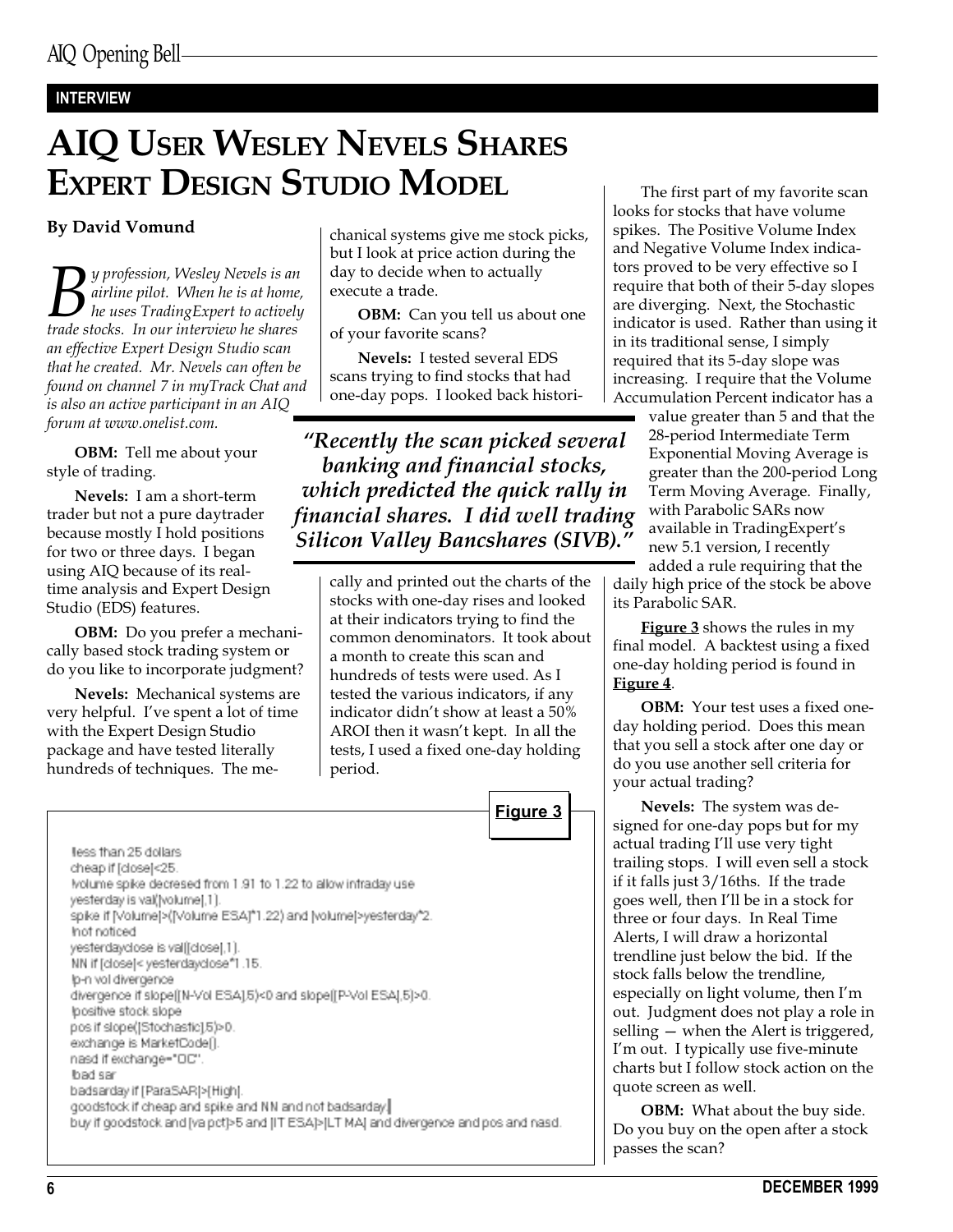#### INTERVIEW continued . . .

Nevels: I'm not a buyer until the stock rallies above its previous day's high point. So before the market opens I draw horizontal trendlines starting from the previous day's high price. Once a trendline is broken then it is a buy.

OBM: What type of stocks do you buy?

Nevels: I run the EDS screening on a database of about 5,000 stocks and I favor Nasdaq stocks. Group rotation is important so I look at AIQ's Group Analysis report. The EDS scan can be used to identify group rotation as well. Recently the scan picked several banking and financial stocks, which predicted the quick rally in financial shares. I did well trading Silicon Valley Bancshares (SIVB).

OBM: What characteristic is required to be a successful daytrader?

Nevels: Discipline is the most important. As a daytrader, it is critical to have the discipline to get out when a stock goes against you.

OBM: Do you place your trades online as well?

Nevels: No, I find it more reliable to place the order over the phone with a discount broker.

**OBM:** Any other techniques that

| buy                                |                      |            |              | Figure 4 |
|------------------------------------|----------------------|------------|--------------|----------|
| Start test date:<br>End test date: | 11/21/97<br>11/19/99 |            |              |          |
|                                    |                      | Winners    | Losers       | Neutral  |
| Number of trades in test:          | 4387                 | 1944       | 1907         | 536      |
| Average periods per trade:         |                      |            |              |          |
| Maximum Profit/Loss:               |                      | 166.67%    | $(36.51)\%$  |          |
| Average Drawdown:                  | $(1.35)\%$           | $(0.14)$ % | $(2.96)$ %   |          |
| Average Profit/Loss:               | 0.68%                | 4.95%      | $(3.49)$ %   |          |
| Average SPX Profit/Loss:           | 0.08%                | 0.13%      | 0.04%        |          |
| Probability:                       |                      | 44.31%     | 43.47%       |          |
| Average Annual ROI:                | 171.52%              | 1238.83%   | $(896.49)\%$ |          |
| Annual SPX (Buy & Hold):           | 23.86%               |            |              |          |
| Reward/Risk Ratio:                 | 1.45                 |            |              |          |

you want to share?

Nevels: One of the best daytrading indicators is one that I created in AIQ. It is a rate of change indicator. You take the current price divided by the price 21 days ago and then apply an 18-day moving average to that. The code you put in Alerts is:

#### Roc is (([close]/val([close],21)-1))\*100.

#### MAofROC is simpleavg(roc,18).

With this indicator, you look for crossovers. A good example is found



in **Figure 5**. In this example, NVDM's ROC (Rate of Change) indicator has broken away from the signal line with increasing volume. NVDM immediately opens higher than previous days high, with no retracement. After a small gain of 2 ½ points, it breaks down through the trendline that is confirmed by a cross down of the ROC indicator. NVDM bases at 17 $\frac{3}{4}$ and then appears to rally but this is not confirmed by the ROC. Later in the day, the ROC fluctuates through the signal line but, as with all indicators of this type, you ignore anything but a clean breakaway confirmed with volume.

OBM: Thanks for sharing your thoughts with us.  $\blacksquare$ 

#### TradingExpert 5.1 Now Available

Trading Expert 5.0 users can download the new 5.1 version for free off the internet.

To download the file, go to www.aiqsystems.com. This web page also details the new features in this version.